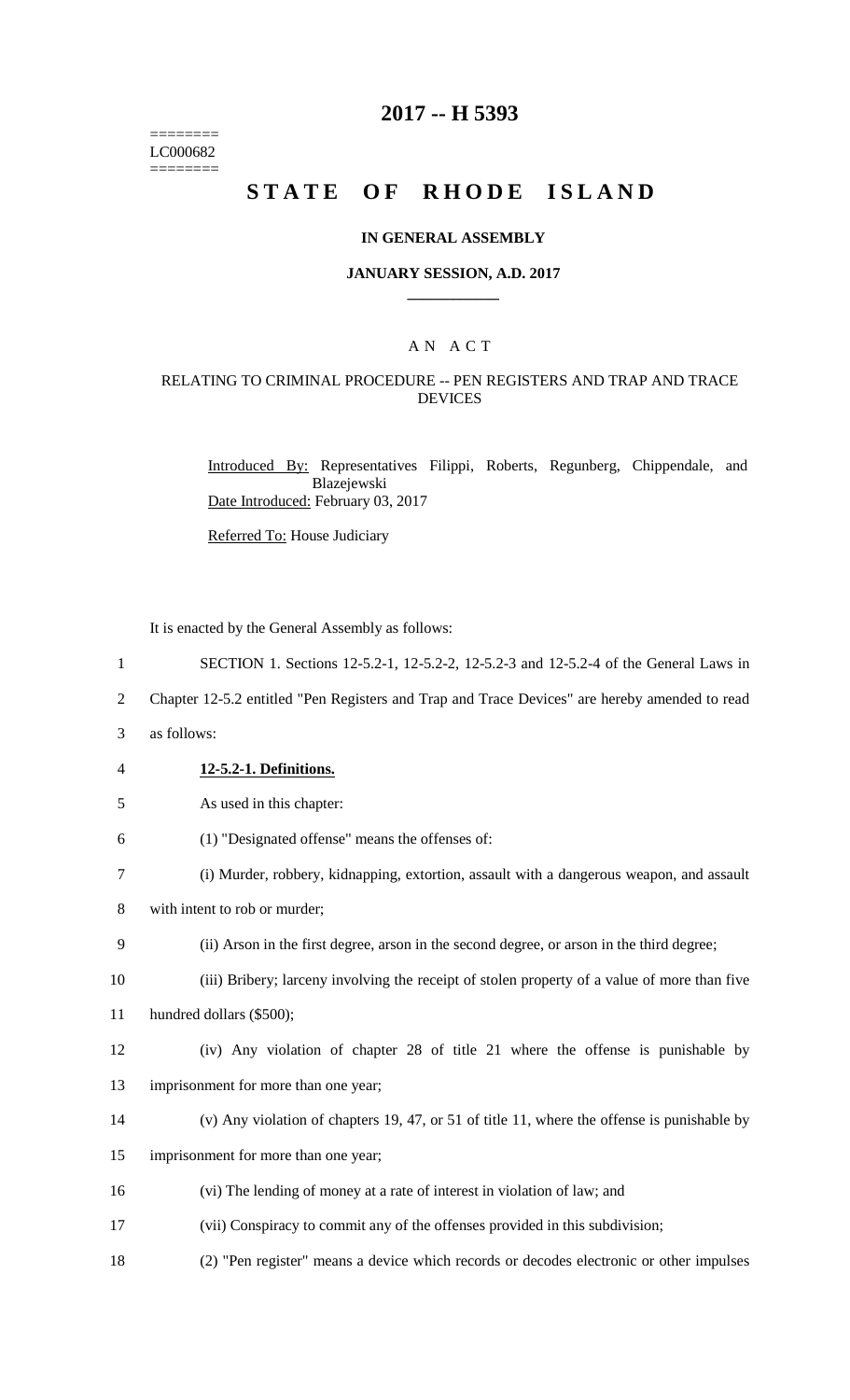which identify the numbers dialed or otherwise transmitted on the telephone line to which the device is attached, but does not include any device used by a provider or customer of a wire or electronic communication service for billing, or recording as an incident to billing, for communications services provided by the provider or any device used by a provider or customer of a wire communication service for cost accounting or other like purposes in the ordinary course of its business;

 (3) "Stingray" means any cell-site simulator device which forces nearby mobile phones and other cellular data devices to connect to it, or forces a temporary connection with cellular devices for the purpose of downloading the IMSI, ESN, or other identifying data from each of the

10 cellular phones or cellular data devices which are forced to connect to the device.

11  $\left(\frac{3(4)}{1}\right)$  "Trap and trace device" means a device which captures the incoming electronic or other impulses which identify the originating number of an instrument or device from which a wire or electronic communication was transmitted;

- 14  $\left(\frac{4}{5}\right)$  "Wire communications" has the meaning set forth in § 12-5.1-1.
- 

#### **12-5.2-2. Application for an order for a pen register or a trap and trace device.**

 (a) (1) The attorney general or an assistant attorney general designated by the attorney general may make application for an order or an extension of an order pursuant to the provisions of § 12-5.2-3 authorizing or approving the installation and use of a pen register or a trap and trace 19 device or a stingray under this chapter, in writing under oath or equivalent affirmation, to the presiding justice of the superior court or his or her designee in order to obtain information regarding a designated offense.

 (2) Any law enforcement officer set forth in § 12-5-3 may make application for an order or an extension of an order under § 12-5.2-3 authorizing or approving the installation and use of a 24 pen register or a trap and trace device or a stingray under this chapter, in writing under oath or equivalent affirmation to the presiding justice of the superior court or his or her designee.

(b) An application pursuant to subsection (a) of this section shall include:

 (1) The identity of the attorney general, assistant attorney general, or the law enforcement officer making the application and the identity of the law enforcement agency conducting the investigation; and

 (2) A certification by the applicant that the information likely to be obtained is relevant and necessary to an ongoing criminal investigation, that other investigative procedures have been or are being initiated or conducted, and that the request for the issuance of the pen register and/or 33 trap and trace device or a stingray is necessary to further an ongoing criminal investigation being conducted by that agency.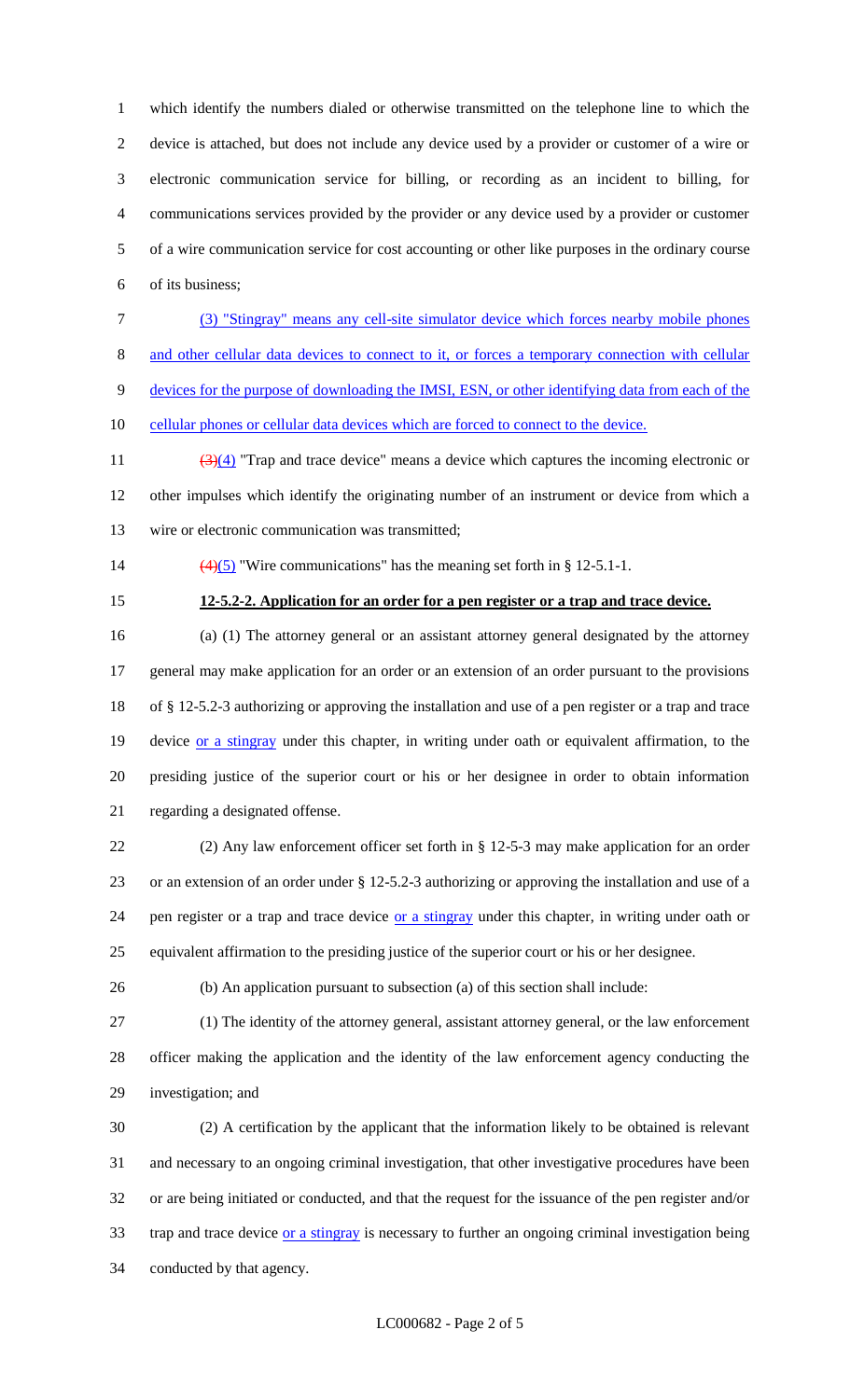## **12-5.2-3. Issuance of an order for a pen register or a trap and trace device.**

 (a) (1) Upon an application made pursuant to § 12-5.2-2, the court shall enter an ex parte 3 order authorizing the installation and use of a pen register or a trap and trace device or a stingray if the court is reasonably satisfied that the information likely to be obtained by the installation and use is relevant and necessary to further an ongoing criminal investigation and that use of a pen register or trap and trace device or a stingray is the least intrusive way to obtain the information sought.

(2) An order issued under this section shall specify:

 (i) The identity, if known, of the person to whom is leased or in whose name is listed the 10 telephone line to which the pen register or trap and trace device or a stingray is to be attached;

(ii) The identity of the person who is the subject of the criminal investigation;

 (iii) The number and physical location of the telephone line to which the pen register or 13 trap and trace device is to be attached and, in the case if a trap and trace device or a stingray, the geographic limits of the trap and trace order;

 (iv) A statement of the offense to which the information likely to be obtained by the pen 16 register or trap and trace device or a stingray is relevant; and

 (v) Shall direct, upon the request of the applicant, the furnishing of information, facilities, and technical assistance necessary to accomplish the installation of the pen register or trap and

19 trace device <u>or a stingray</u> under § 12-5.2-4.

 (b) An order issued pursuant to this section shall authorize the installation and use of a 21 pen register or a trap and trace device  $\overline{or}$  a stingray for a period not to exceed sixty (60) days.

 (c) Extensions of the order may be granted only upon an application for an order pursuant 23 to § 12-5.2-2, and upon the judicial finding required by subdivision (a)(1) of this section. The period of extension shall be a period not to exceed sixty (60) days.

 (d) An order authorizing or approving the installation and use of a pen register or a trap 26 and trace device <u>or a stingray</u> shall direct that:

(1) The order is sealed until otherwise ordered by the court; and

 (2) The person owning or leasing the line to which the pen register or a trap and trace 29 device or a stingray is attached, or who has been ordered by the court to provide assistance to the applicant, not disclose the existence of the pen register or trap and trace device or a stingray or the existence of the investigation to the listed subscriber, or to any other person, unless or until otherwise ordered by the court.

**12-5.2-4. Assistance in installation and use of pen register or a trap and trace device.**

(a) Upon the request of the attorney general, assistant attorney general, or law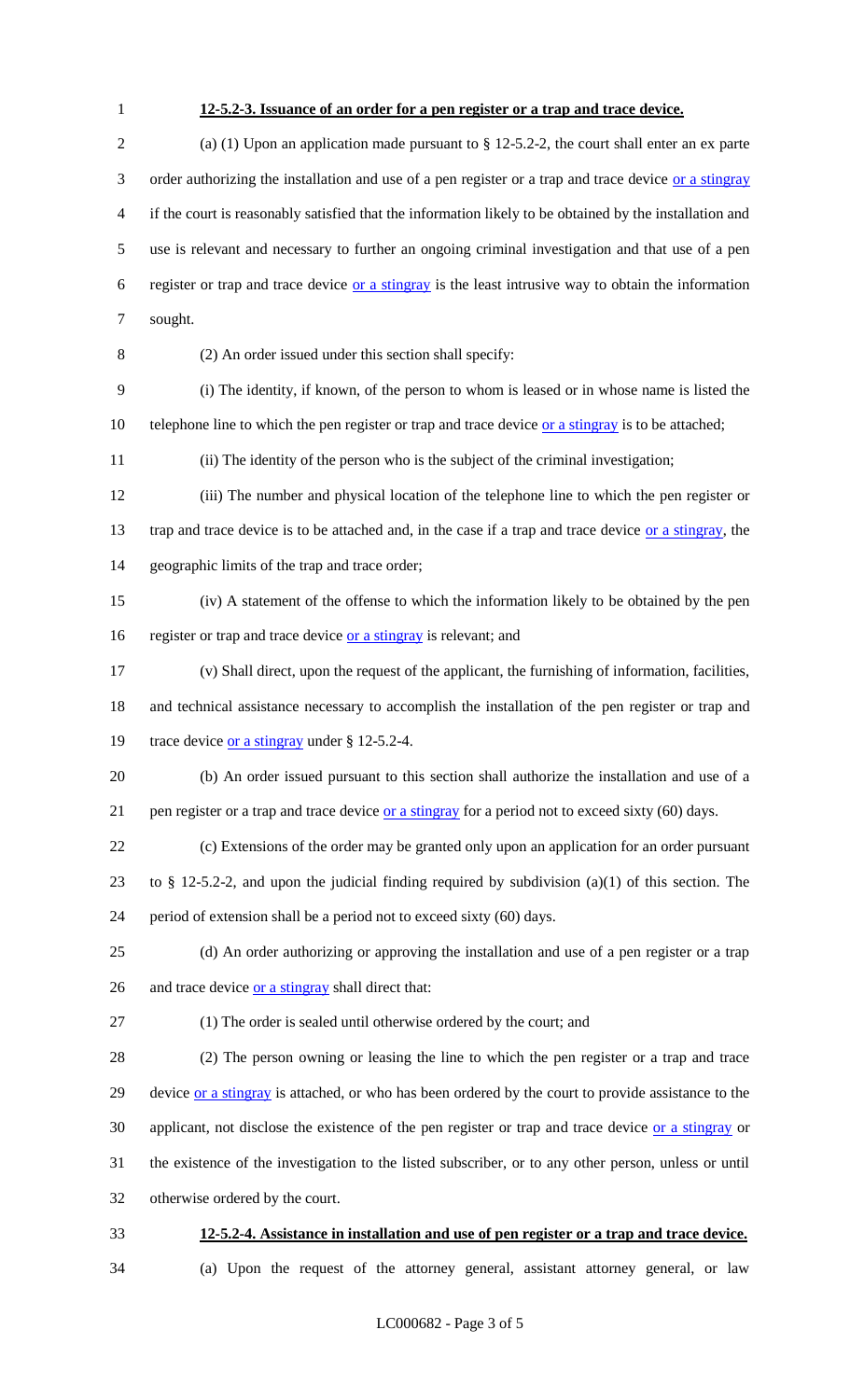1 enforcement officer authorized to install and use a pen register or a stingray under this chapter, a provider of wire communication service shall immediately furnish the attorney general, assistant attorney general, or law enforcement officer all information, facilities, and technical assistance necessary to accomplish the installation of the pen register or a stingray unobtrusively, and with a minimum of interference with the services that the person so ordered by the court accords the party with respect to whom the installation and use is to take place, if the assistance is directed by a court order as provided in § 12-5.2-3.

 (b) Upon the request of the attorney general, assistant attorney general, or an officer of a 9 law enforcement agency authorized to receive the results of a trap and trace device or a stingray under this chapter, a provider of a wire communication service shall immediately install the device on the appropriate line and shall furnish the investigative or law enforcement officer all additional information, facilities, and technical assistance including installation and operation of the device unobtrusively and with a minimum of interference with the services that the person so ordered by the court accords the party with respect to whom the installation and use is to take place, if the installation and assistance is directed by a court order as provided in § 12-5.2-3. 16 Unless otherwise ordered by the court, the results of the trap and trace device or a stingray shall be furnished to the attorney general, assistant attorney general, or officer of a law enforcement agency, designated by the court, at reasonable intervals during regular business hours for the duration of the order.

 (c) A provider of a wire communication service who furnishes facilities or technical assistance pursuant to this section shall be reasonably compensated for reasonable expenses incurred in providing these facilities and assistance.

 (d) No cause of action shall lie in any court against any provider of a wire communication service, its officers, employees, or agents, or other specified persons for providing information, facilities, or assistance in accordance with the terms of a court order under this chapter.

 (e) Good faith reliance on a court order, a legislative authorization, or a statutory authorization shall be an absolute defense against any civil or criminal action brought pursuant to 28 this chapter or any other law.

SECTION 2. This act shall take effect upon passage.

======== LC000682 ========